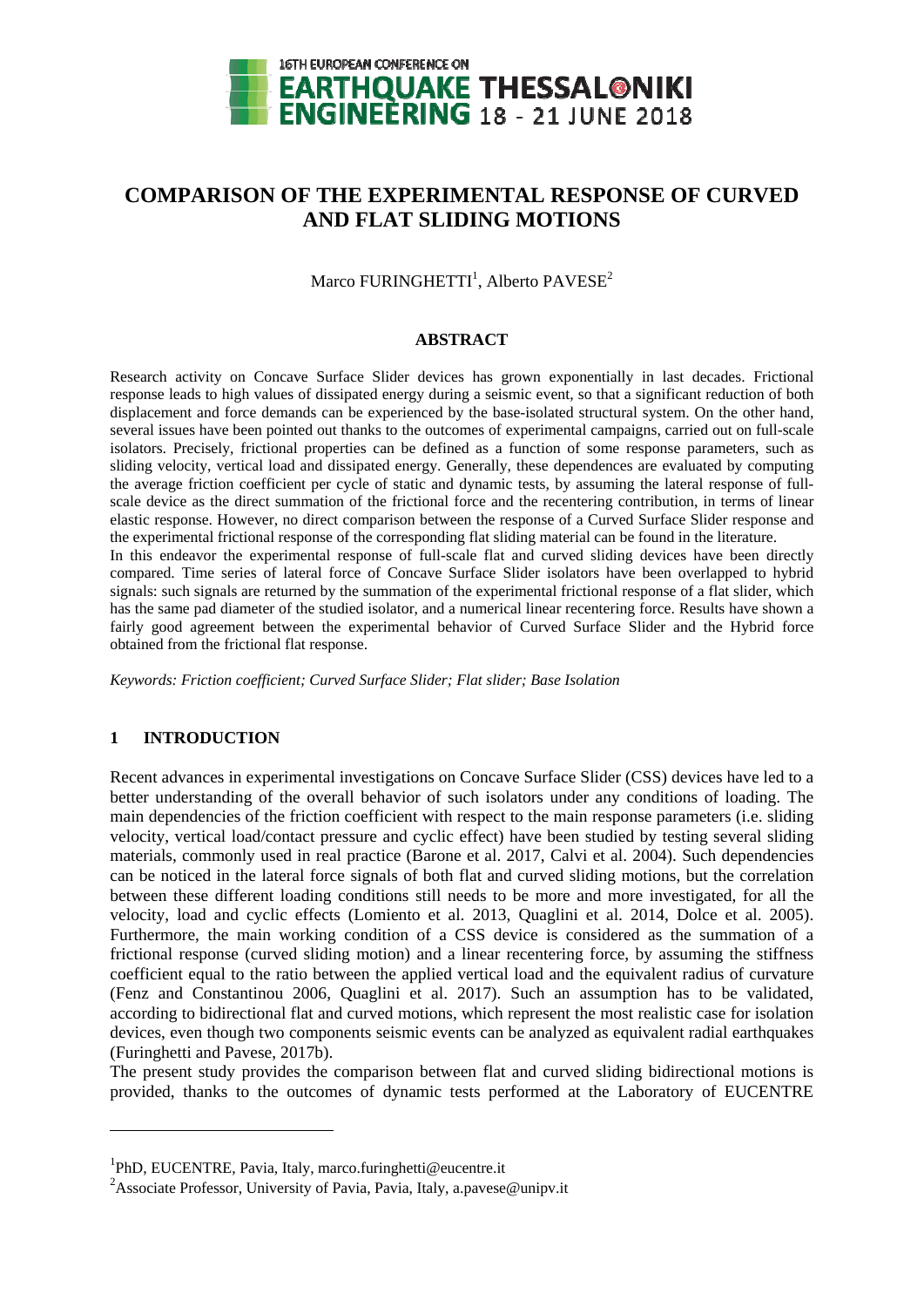Foundation in Pavia. Full-scale devices have been investigated, and differences between force responses of a full-scale DCSS device according to both curved and flat motions are studied and commented.

# **2 TESTED DEVICES**

For the presented investigation two individual sliding devices have been adopted. Precisely, full-scale isolators have been considered, in order to get more comprehensive experimental results, as representative of realistic loading conditions (Furinghetti and Pavese, 2017a).

The former device represents the pure frictional behavior: it consists of a stainless steel flat sliding surface, which has been polished to mirror finish, with a roughness index Ra 0.2 and a slider which houses a circular sliding pad. Such a Flat slider can accommodate displacements along all directions up to 250mm.

The latter isolator is a Double Concave Surface Slider. Such a device represents one of the most common technology for isolation bearings: both the curved sliding surfaces have been polished to mirror finish in order to achieve the same roughness index of the Flat Slider, so that same frictional properties can be obtained; moreover, the same radius of curvature has been considered, which implies that the global horizontal motion applied to the device is divided in two equal and opposite sliding motions at the sliding interfaces. Within the equal sliding surfaces, a non-articulated slider is installed, which is made up of a unique steel block (material S355JR): such an element houses two circular sliding pads, having same diameter (260mm) and same material composition, aiming at considering the same contact pressure and the same frictional properties at both the sliding interfaces. Radii of curvature for the sliding surfaces are equal to 1600mm whereas the height of the internal slider is 120mm: these sizes lead to the definition of the equivalent radius of curvature of the device, approximately equal to 3080mm. A maximum vectorial displacement equal to 250mm can be applied to the device along any direction.

In Figure 1 both the considered isolation bearings are shown.



Figure 1. Full-scale Flat (top) & Concave (bottom) Surface Slider devices (FS & DCSS)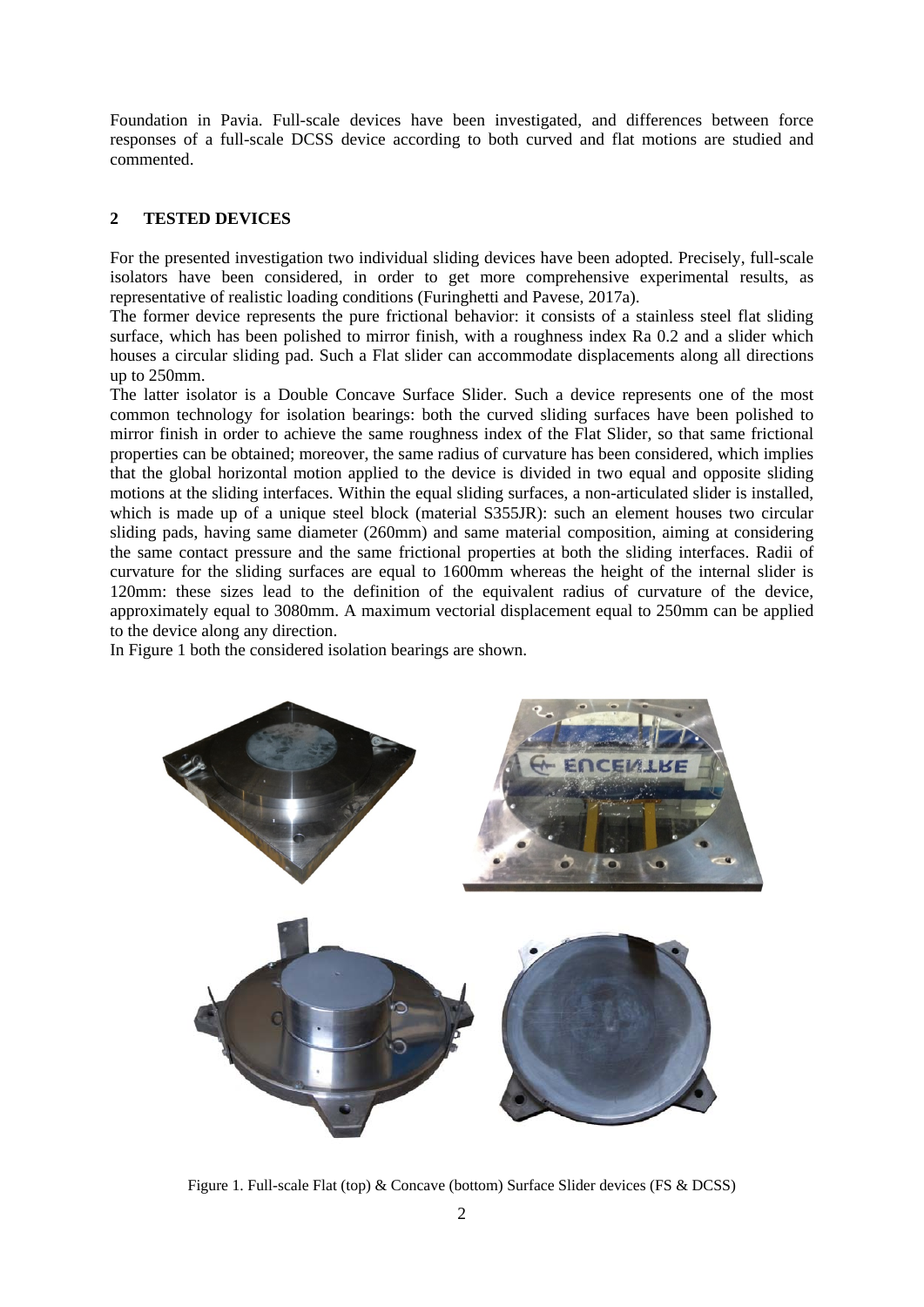An innovative sliding material has been implemented into the studied devices, which consists of a pigmented graded PTFE filled with carbon fibres. Due to the chemical formulation, such a material results in a much stiffer material in comparison to ordinary PTFE compositions.

### **3 BIDIRECTIONAL TESTING PROTOCOL**

Bidirectional tests have been carried out at the Laboratory of the EUCENTRE Foundation in Pavia (Peloso et al. 2012), according to the cloverleaf trajectory ruled by the European standard code UNI:EN15129:2009 for anti-seismic devices (CEN 2009). Cloverleaf orbits can be obtained by applying actual displacement input signals along two orthogonal directions x and y, returned by the summation and multiplication of harmonic functions with different frequencies.

$$
x(t) = \frac{D_{\text{max}}}{\sqrt{2}} \cdot \sin(4\pi ft) \cdot \left[\sin(2\pi ft) + \cos(2\pi ft)\right]
$$
  

$$
y(t) = \frac{D_{\text{max}}}{\sqrt{2}} \cdot \sin(4\pi ft) \cdot \left[\sin(2\pi ft) - \cos(2\pi ft)\right]
$$
 (1)

According to the aforementioned expressions, the peak vectorial velocity of the test can be obtained.

$$
V_{\text{max}} = 4 \cdot \pi \cdot f \cdot D_{\text{max}} \tag{2}
$$

During the test, the tangent velocity modulus varies between 50% and 100% of the peak value: such velocity fluctuations may cause additional unexpected discrepancies in the overall frictional behavior of the device. Thus, a special resampling procedure has been applied to all tests, in order to obtain a constant modulus of the tangent velocity for the whole duration of motion. In Figure 2 input signals for both the ordinary and CTV (Constant Tangent Velocity) orbits are compared.



Figure 2. Comparison between ordinary and CTV bidirectional orbits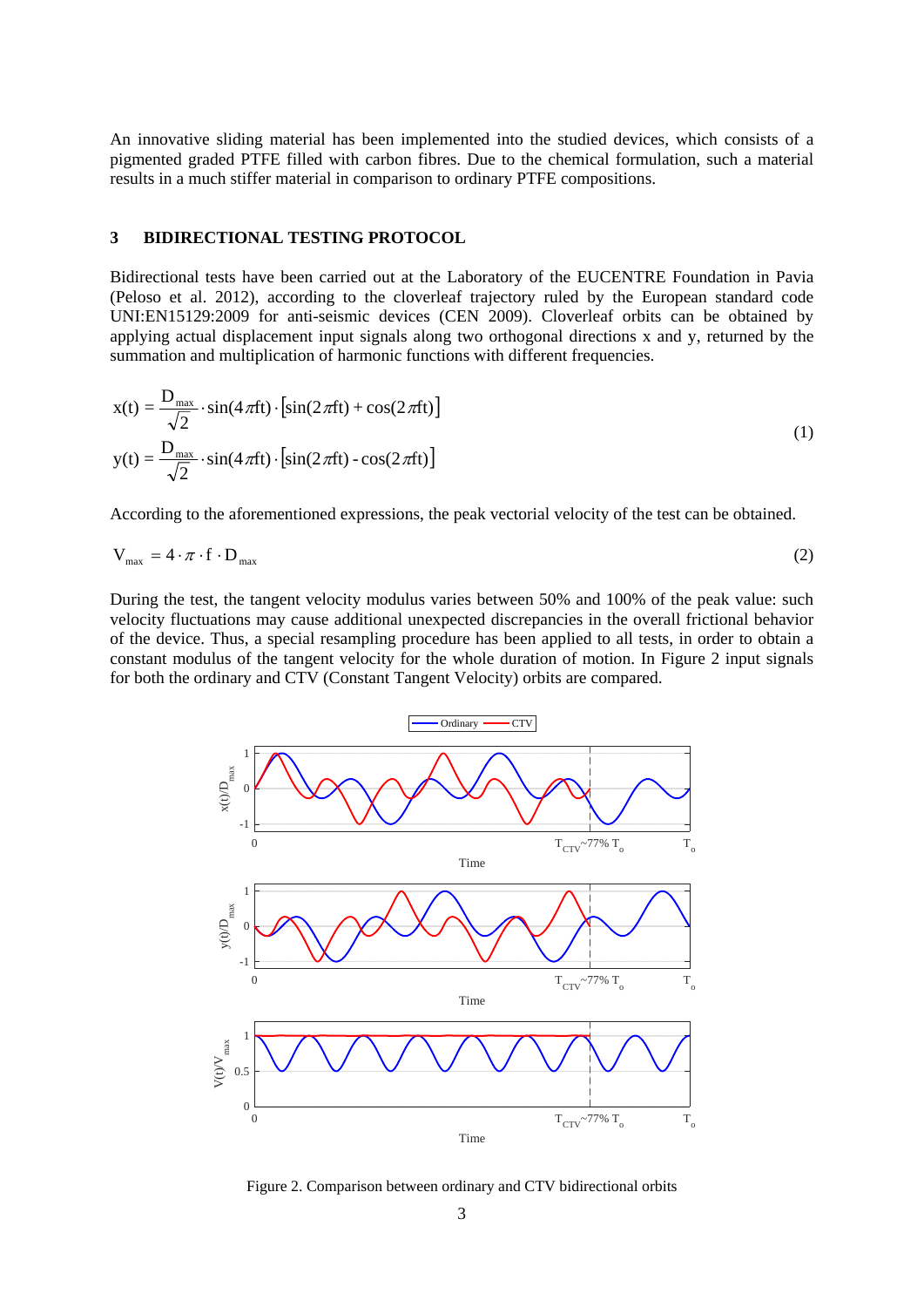In Table 1 the testing protocol for the DCSS isolation bearing is listed.

In this work the comparison between flat and curved frictional response of sliding isolators has been investigated, by applying the previously defined bidirectional trajectories to both the Flat and the Curved sliders. In order to make results comparable, a proper scaling procedure has been considered for the testing protocol of the flat device. Precisely, since the Curved Slider has the same radius of curvature for both the sliding surfaces, each sliding interface of the internal slider is subjected to 50% of the global displacement applied to the device; consequently, also the velocity is half of the global value. Hence, the testing protocol of the Flat Slider (FS) is obtained by dividing by 2 peak values for both maximum displacement and velocity.

| Test #         | <b>Test</b><br><b>Name</b> | Max Displ.<br>$D_{\max}[m]$ | <b>Max Velocity</b><br>$V_{\rm max}$ [m/s] | <b>Vertical Load</b><br>$W$ [kN] (MPa) | <b>Cycles</b><br>[#] |
|----------------|----------------------------|-----------------------------|--------------------------------------------|----------------------------------------|----------------------|
|                | $Cloverleaf - CTV$         | 0.200                       | 0.020                                      | 796 (15)                               | $\overline{c}$       |
| 2              | $C$ loverleaf – $CTV$      | 0.200                       | 0.080                                      | 796 (15)                               | 2                    |
| 3              | Cloverleaf – CTV           | 0.200                       | 0.300                                      | 796 (15)                               | 2                    |
| $\overline{4}$ | $C$ loverleaf – $CTV$      | 0.200                       | 0.020                                      | 1751 (33)                              | 2                    |
| 5              | $Cloverleaf - CTV$         | 0.200                       | 0.080                                      | 1751 (33)                              | 2                    |
| 6              | $C$ lowerleaf – $CTV$      | 0.200                       | 0.300                                      | 1751 (33)                              | 2                    |
| 7              | Cloverleaf - CTV           | 0.200                       | 0.020                                      | 2388 (45)                              | 2                    |
| 8              | $Cloverleaf - CTV$         | 0.200                       | 0.080                                      | 2388 (45)                              | 2                    |
| 9              | $Cloverleaf - CTV$         | 0.200                       | 0.300                                      | 2388 (45)                              | $\overline{2}$       |

Table 1. Bidirectional testing protocol for DCSS devices

In this endeavor, experimental results for the considered sliding material are reported, by applying 15MPa, 33MPa and 45MPa contact pressures, and by considering two repetitions of bidirectional CTV cloverleaf orbit for all tests.

#### **4 DEFINITION OF THE HYBRID FORCE RESPONSE**

Generally, the lateral response of a Concave Surface Slider (CSS) device is considered as the direct summation of two individual contributions: the restoring force, provided by the stepwise projection of the applied vertical load along the tangent line to the sliding surface, and the curved frictional force, originated at the sliding interfaces. This work provides a comparison between the experimental behavior of a Curved Slider (CS) and a hybrid response, computed as the summation of an experimental flat frictional force  $F_{f-Flat}$ , provided by tests carried out on the Flat Slider, and a numerical recenetring force  $F_{rec-num}$ , modeled as a linear spring with respect to displacements along x and y directions.

$$
F_{Hybrid} = F_{f-Flat} + F_{rec-num} = F_{f-Flat} + \frac{W}{R_{eq}} \begin{bmatrix} x \\ y \end{bmatrix}
$$
 (3)

Thanks to the presented definition of hybrid forces, it is possible to evaluate differences due to both curved rather than flat frictional responses, and the assumption of linear recentering behavior. To this aim, the same diameter of the implemented sliding pads for both the tested devices has been considered, and a proper scaled flat testing protocol has been defined, in order to apply same loading conditions to all the sliding interfaces.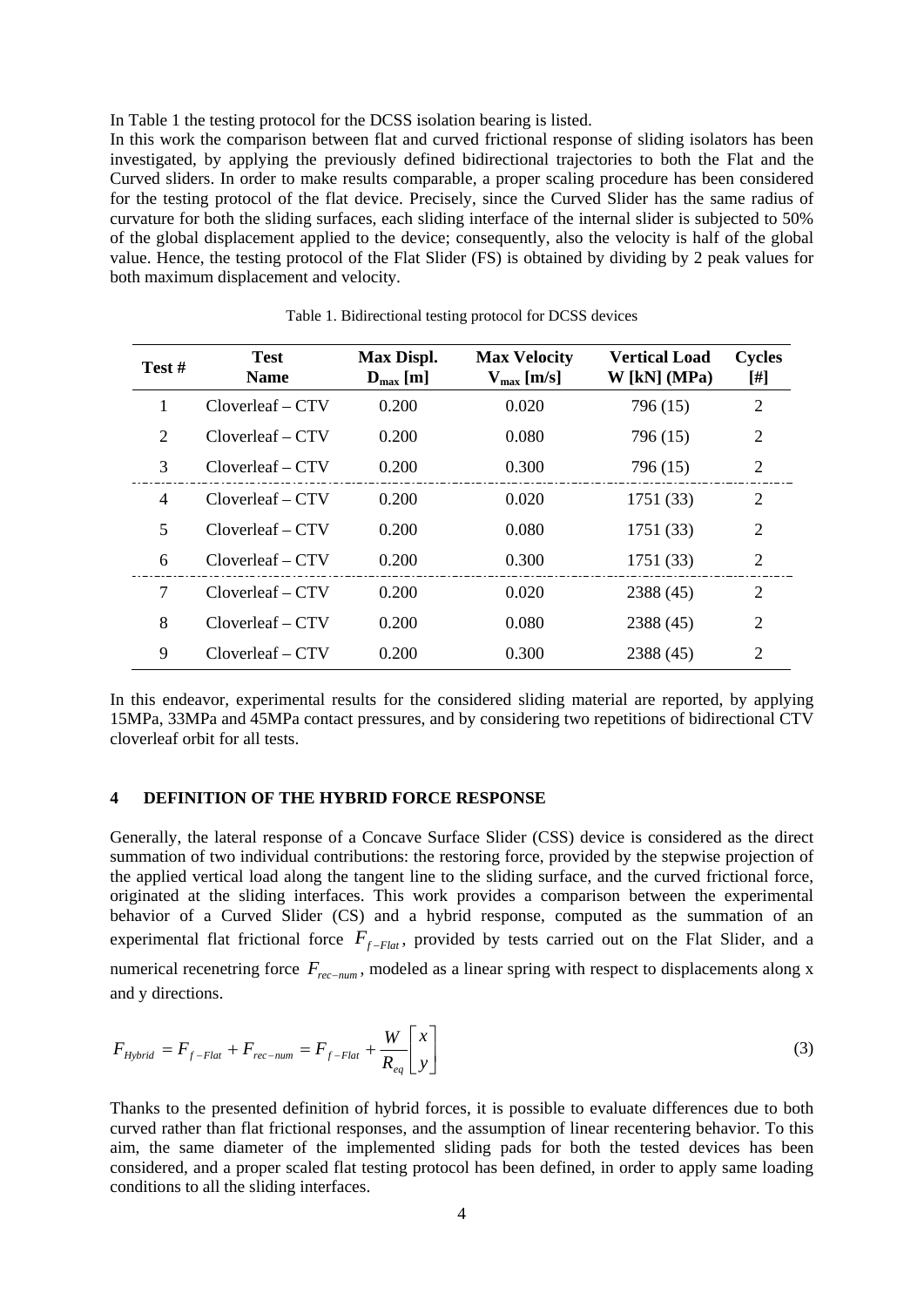# **5 EXPERIMENTAL & ANALYTICAL RESULTS**

In Figure 3, Figure 4 and Figure 5 results are shown for all the velocity levels, with a contact pressure equal to 15MPa, 33MPa and 45MPa respectively.



Figure 3. DCSS-D260 (W = 796 kN): Hybrid vs. Experimental CTV orbits response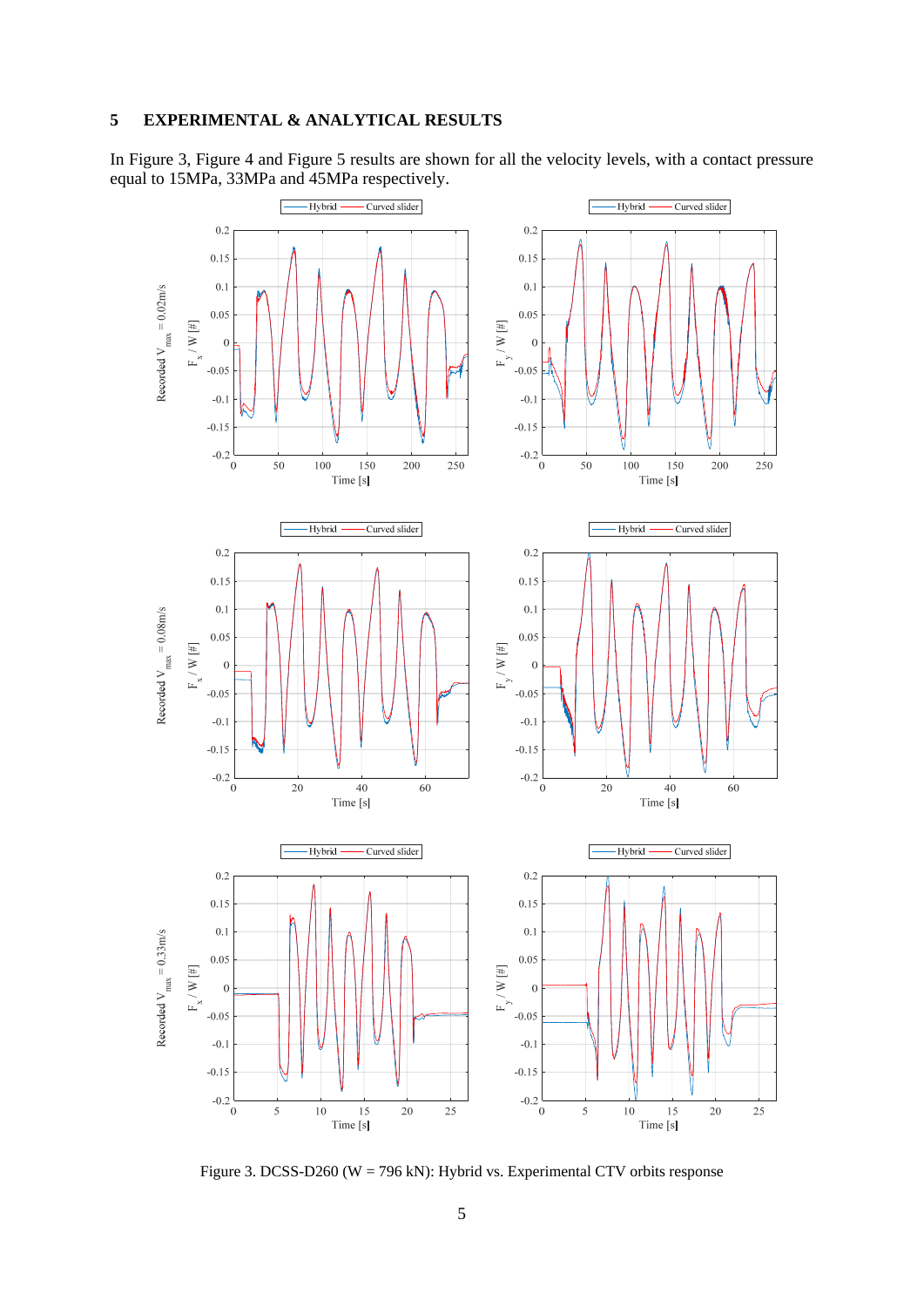

Figure 4. DCSS-D260 (W = 1751 kN): Hybrid vs. Experimental CTV orbits response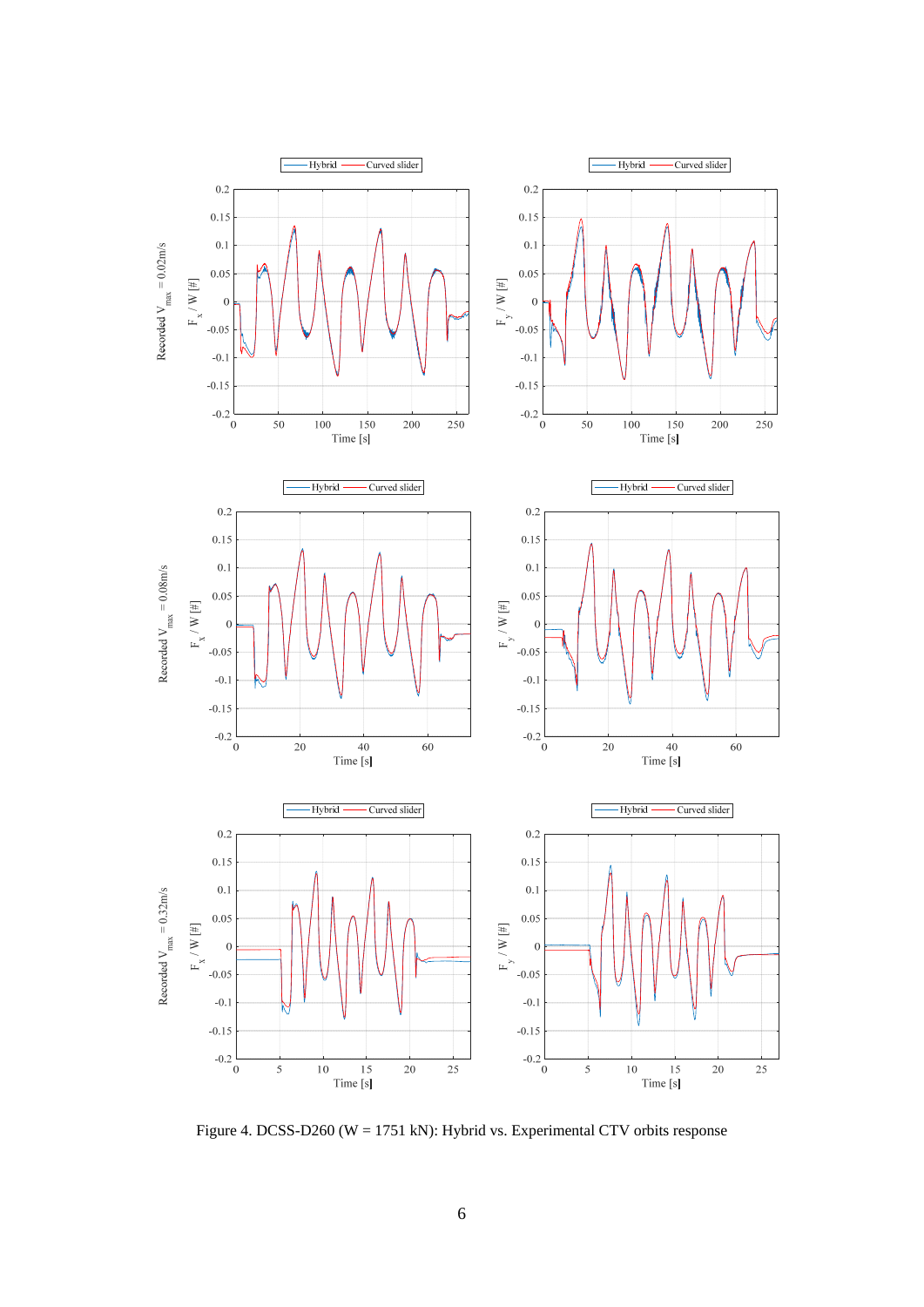

Figure 5. DCSS-D260 (W = 2388 kN): Hybrid vs. Experimental CTV orbits response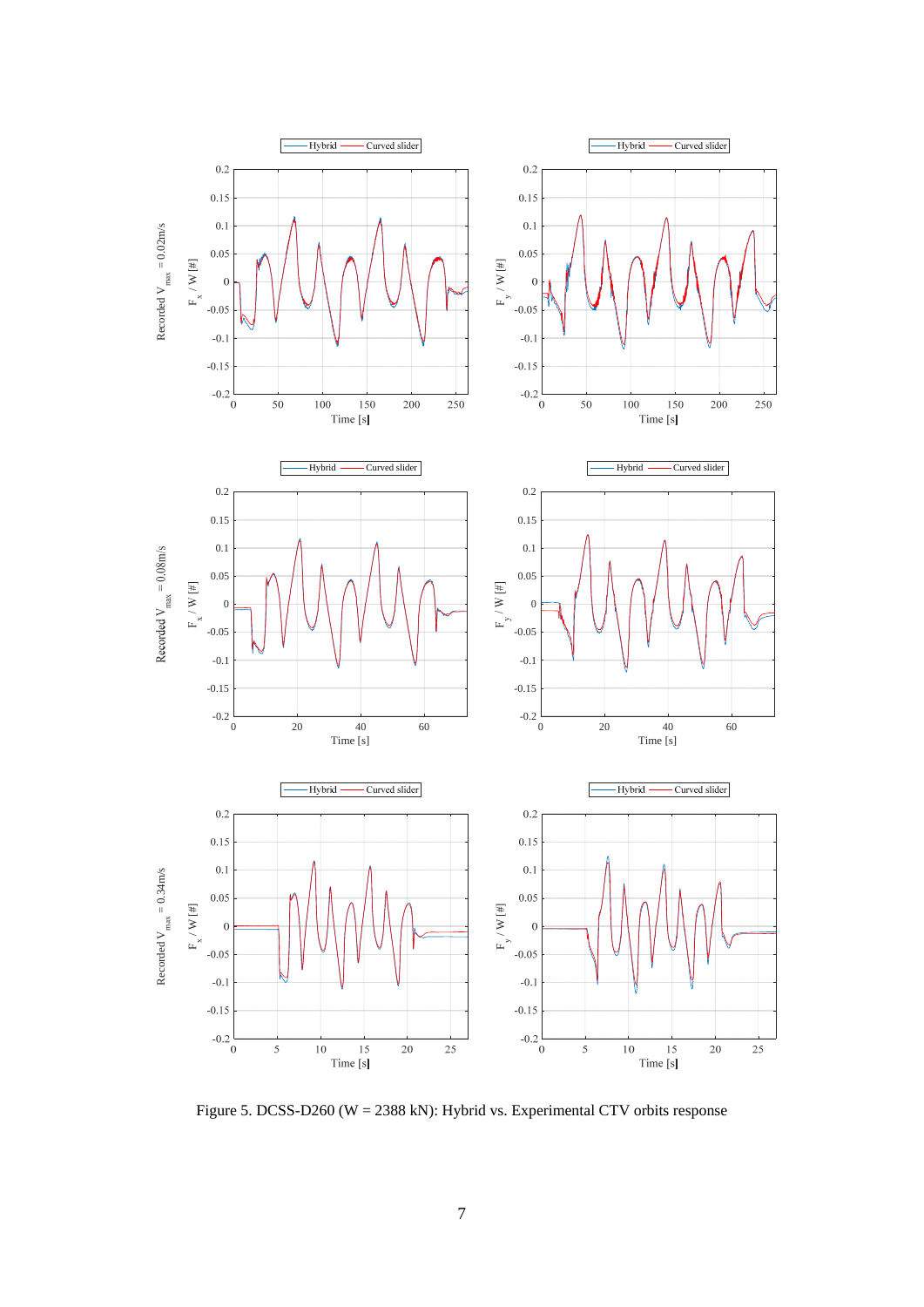Results are previously shown in terms of comparison of force time series, normalized with respect to the applied vertical load W, along x (left) and y (right) directions of motion. It can be noted that the real experimental and the hybrid signals are approximately overlapped for the whole duration of the test and along both directions, under any loading conditions. At some time instants, the hybrid response leads to slightly higher values in comparison to the device experimental force, exception made for test #4 (contact pressure:  $33MPa - V_{max} = 0.02m/s$ ), where the opposite behavior can be noticed. The main difference between bidirectional rather than radial motions is represented by the orientation of the frictional force: if the device moves along two individual directions simultaneously, the frictional force can be approximately assumed to be parallel to the applied trajectory, so it is no longer parallel to the recentering force, as happens in the uni-directional case. Thus, since graphical results of force time series have shown a good agreement between the experimental curved and the flat hybrid responses, it can be assessed that flat sliding conditions lead to the same projections of the frictional force of both the curved sliding interfaces of the tested Double Concave Surface Slider device. Furthermore, for the considered geometry, the recentering force can be effectively modeled as a linear spring with respect to displacements along both directions, with a tangent stiffness coefficient equal to the ratio between the applied vertical load and the equivalent radius of curvature of the isolator.

In Figure 6 the agreement between the flat hybrid and the experimental curved responses is analyzed, by comparing total dissipated energy values for both the cases.



Figure 6. Total dissipated energy comparison

The total dissipated energy has been computed as the time integral of the scalar product between the force and the displacement increment vectors. As can be noticed, also from the dissipative capacity point of view, the hybrid flat response leads to non significant discrepancies, with respect to the real experimental behavior of the considered DCSS device. Generally, negative variation percentages can be found for all the tests, but test #4: this aspect is mainly due to the higher force values associated to the hybrid response, which have been found by analyzing the force time series. As a consequence, hybrid hysteretic loops along both directions have slightly higher areas, and the resulting total dissipated energy is overestimated, in comparison to the real device. The minimum variations are close to -7.5%, and an upper bound equal to +1.8% has been obtained: hence, it can be assessed that for all the considered loading conditions the real device dissipative behavior is well captured by the hybrid composition of the flat experimental frictional force and the numerical recentering response.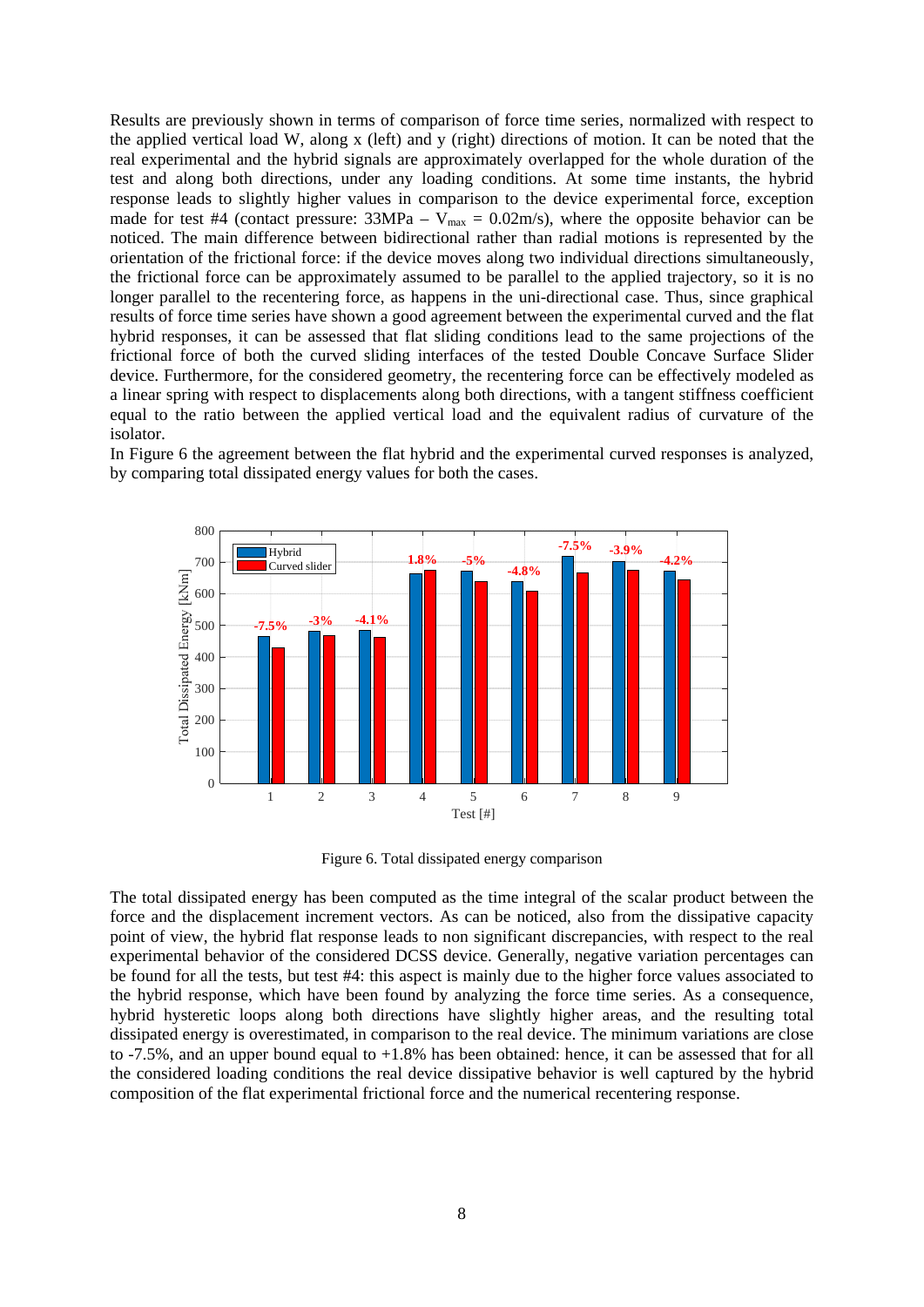### **6 EARTHQUAKE SIMULATION**

In this section results for an earthquake simulation are reported. Precisely, both x and y components of Loma Prieta seismic event occurred on October  $18<sup>th</sup>$  1989 have been applied at the base of a bidirectional non-linear Single Degree of Freedom oscillator, in order to obtain displacement input signals for the tested isolator; a constant friction coefficient has been assumed, in agreement with the applied vertical load/contact pressure  $(\mu = 9.4\%)$ . Same comparisons between flat and concave sliding motions have been provided for both x and y directions, as previously analyzed for cloverleaf orbits; results are shown in Figure 7.



Figure 7. DCSS-D260 (W = 1751 kN): Hybrid vs. Experimental earthquake simulation

As can be noted, hysteretic loops related to curved sliding conditions along both directions of motion can be fairly approximated by the hybrid response, even though a bidirectional seismic event has been considered, and highly non-linear responses have been recorded. Forces values are slightly higher for the hybrid case, that is the composition of the flat frictional force and the numerical recentering contribution; similarly, dissipated energy values are very close one to each other (under flat conditions the dissipated energy is 5,6% more than the returned value by curved sliding motions).

#### **7 CONCLUSIONS**

In the present endeavor the comparison between flat and curved sliding motions is investigated. A number of bidirectional dynamic tests have been analyzed, by considering different loading conditions (i.e. contact pressure and sliding velocity). Full-scale devices have been tested, in order to provide results more comparable to real practical implementations. Precisely, a Flat Slider (FS) and a Double Concave Surface Slider (DCSS) have been used for the present study, by considering the same diameter of the sliding pad for all the interfaces. Furthermore, since the radii of curvature of the sliding surfaces of the Curved Slider are equal, 50% of the global displacement of the DCSS isolator is applied to each sliding interfaces, and consequently also the velocity is reduced by the same percentage: thus, in order to make results comparable, the testing protocol for the Flat Slider has been defined according to 50% of the peak displacements and velocities related to the curved device. Both the isolation bearings have been equipped with an innovative sliding material, which consists of a graded PTFE filled with carbon fibres. Bidirectional tests have been carried out, by assuming the cloverleaf orbit, as ruled by the standard code UNI:EN15129:2009 for anti-seismic devices; a special resampling procedure has been applied, in order to obtain a constant tangent velocity modulus for the whole duration of all tests. Flat and Curved sliding conditions have been compared, by defining a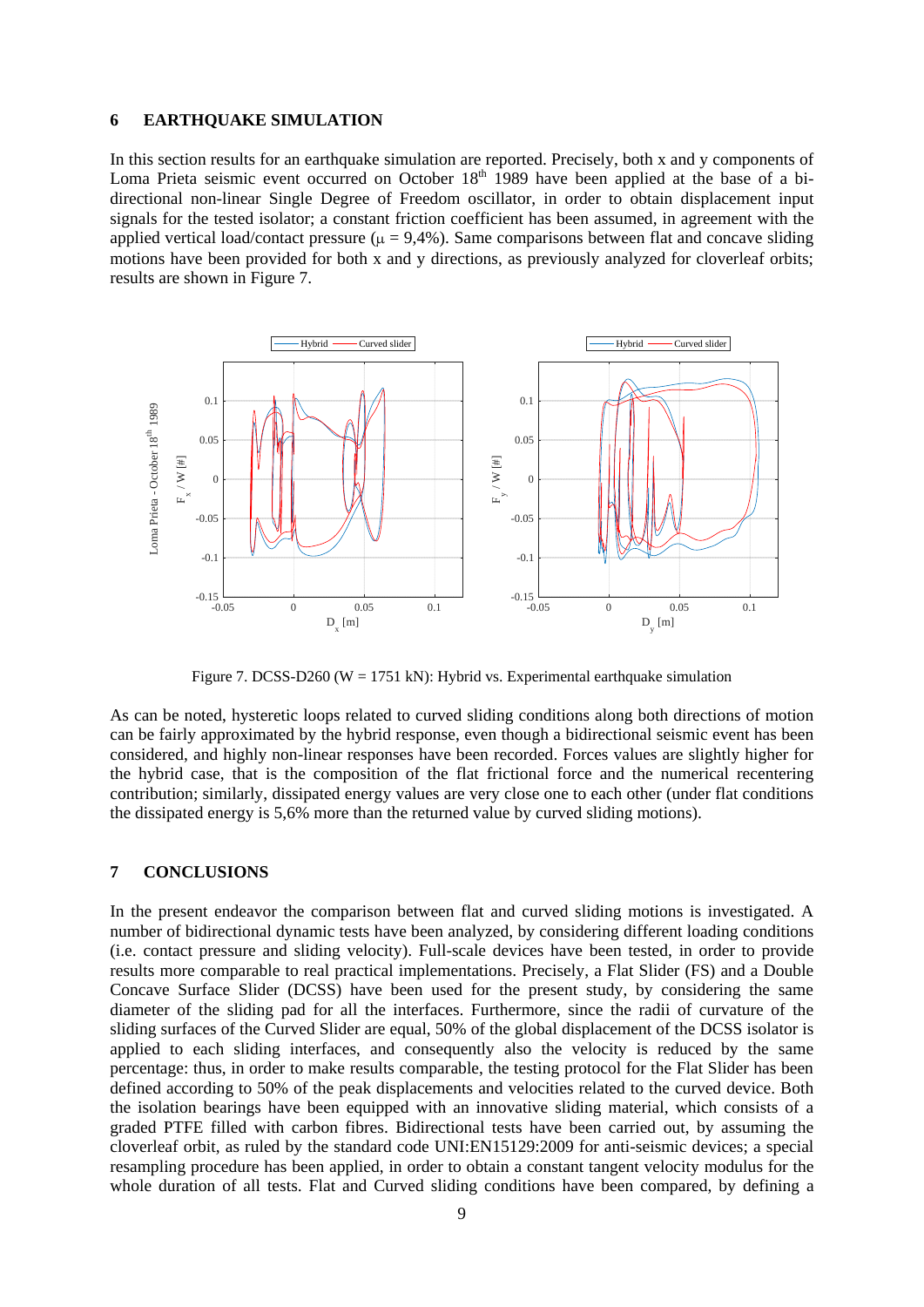hybrid response, which consists of the experimental frictional force of the Flat Slider device and a numerical recentering force, computed as a linear spring with respect to displacements along reference directions x and y (the tangent stiffness is assumed as the ratio between the applied vertical load and the equivalent radius of curvature). Results have been analyzed by comparing force time series and total dissipated energy values for each test.

The analysis of the force time series shows that flat sliding motions provide a fairly good approximation of the frictional behavior of the DCSS device: experimental and hybrid force signals are almost overlapped at all time instants, under any conditions of loading. The hybrid response seems to lead to slightly higher values of force along both directions, even though small variations can be noticed. This suggests that the recentering behavior can be effectively modeled as a linear spring with respect to displacements, by assuming the stiffness coefficient as the ratio between the applied vertical load and the equivalent radius of curvature. Furthermore, the frictional decay due to the heating phenomena which occur at sliding interfaces is captured by the hybrid response (i.e. the flat sliding motion), especially thanks to the proper scaling procedure of the testing protocol for the flat device. The total dissipated energy of all tests is well approximated by the hybrid composition of the flat experimental response and the numerical recentering behavior. Generally, negative variation percentages are noticed, with respect to the DCSS case, and values averagely bounded between -7.5% and +1.8% have been computed. The same agreement between the investigated flat and concave motions has been noticed under general seismic input, by means of an earthquake simulation.

The presented results seem to highlight that flat sliding motions can represent the actual frictional behaviors which occur in a Concave Surface Slider device under several points of view. Such a conclusion could be very useful, whenever a large Curved Slider device has to be tested: the recentering contribution can be generally equal or even higher than the frictional one, and too high force demands can be achieved for the testing equipment. If it was possible to carry out tests on the flat full-scale sliding pad only, the global response of the CSS device would be computed by defining the hybrid signals along both directions and much lower force values could be experienced. However, results must be further validated by considering different diameters of the sliders, rather than several sliding materials, in order to cover the most common situations of real practice.

### **8 ACKNOWLEDGMENTS**

Part of the current work has been carried out under the financial support Italian Civil Protection, within the framework of the Executive Project 2014–2016 (Project S2.0 – Seismic isolation and supplemental damping systems: evaluation of the seismic response of devices and structures) and ReLUIS project 2014-2018. Authors reserve a special acknowledgment to Prof. Virginio Quaglini and Dr. Paolo Dubini at Politecnico di Milano (Italy), for the supply of the innovative sliding material and the fundamental technical support.

### **9 REFERENCES**

Barone S, Calvi GM, Pavese A (2017). Experimental dynamic response of spherical friction-based isolation devices. *Journal of Earthquake Engineering*, DOI: 10.1080/13632469.2017.1387201.

Calvi GM, Ceresa P, Casarotti C, Bolognini D, Auricchio F (2004). Effects of axial force variation in the seismic Response of bridges isolated with friction Pendulum systems. *Journal of Earthquake Engineering*, (8), Special Issue 1,187–224.

CEN (2009): Comité Européen de Normalisation TC 340, European Code UNI EN 15129:2009 Anti-seismic devices, *European Committee for Standardization*. Brussels, Belgium.

Dolce M, Cardone D, Croatto F (2005). Frictional behavior of steel-PTFE interfaces for seismic isolation. *Bulletin of Earthquake Engineering*, Vol. 3, pp. 75-99.

Fenz D, Constantinou MC (2006). Behaviour of the double concave friction pendulum bearing. *Earthquake Engineering And Structural Dynamics*, Vol. 35, pp. 1403-1424.